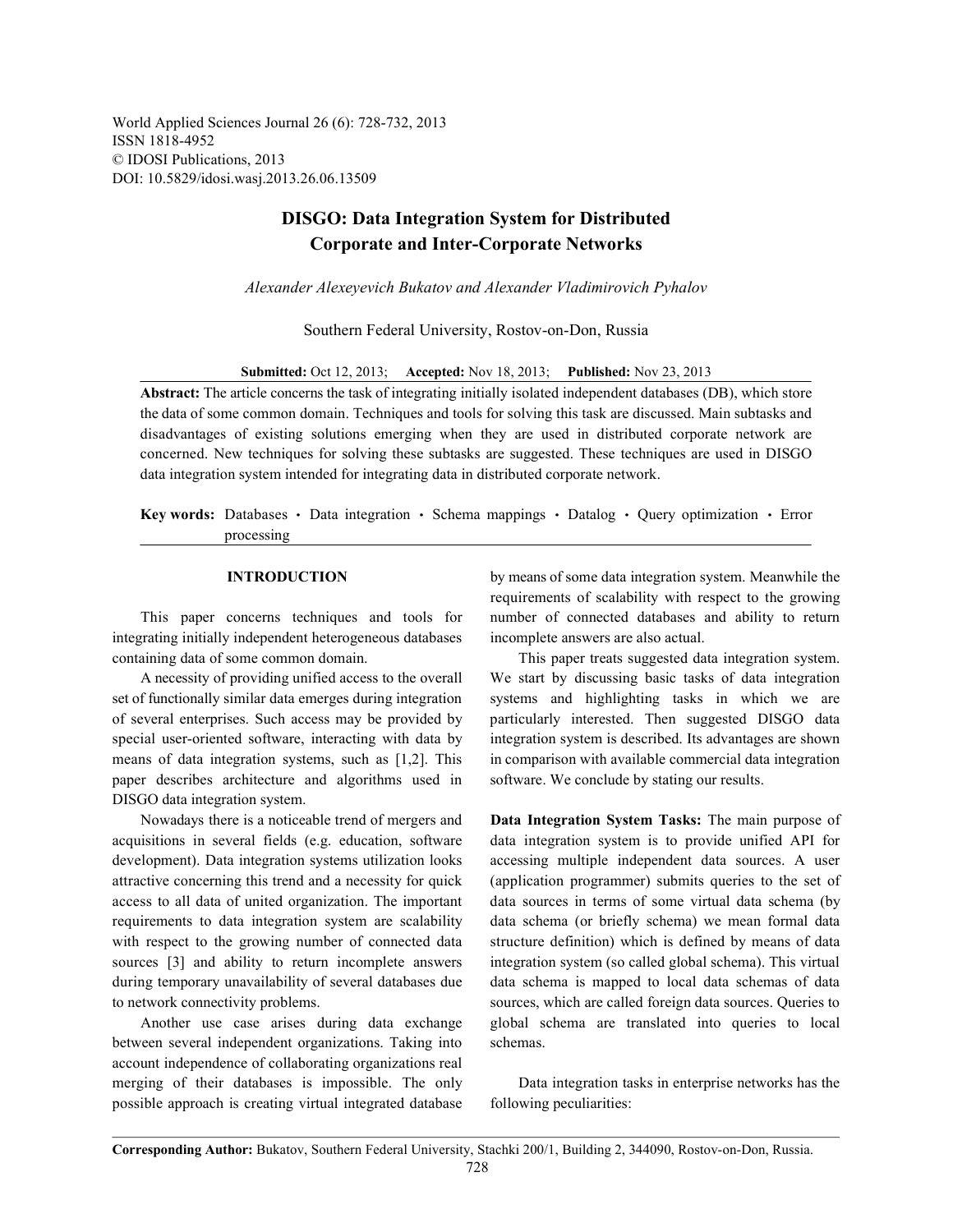- 
- 
- 
- (e.g. foreign data sources may be connected by VPNs taking into account data source unavailability. over Internet);
- 
- There is no necessity (or even possibility) to change mentioned tasks. data of foreign data sources. DISGO data integration system is intended for

system canonical, if it is obtained when all data sources DISGO the following factors were taken into are available. Let's call answer *Y* for user query sound if consideration: high probability of data sources  $X \subseteq Y$  and complete if  $X \supseteq Y$ . Notice, that canonical unavailability, possible inconsistency of different data answer is sound and complete. When some data sources sources, incompleteness of data sources (there is no data are unavailable, system can't always get complete answer source which contains all information available from other for user query. In this case it is necessary to return the data sources). Query optimization techniques are based nearest to complete sound answer  $Y_1$ , i.e. such answer  $Y_1$  on the following heuristic. Data integration system returns that for every other sound answer *X* which can be small amount of data querying relatively large amount of received,  $X \subseteq Y$ . Notice, that in any case it is possible to independent data sources. It is related to inability of a get sound answer represented by empty set. man to process large amounts of data and so there is no

three basic approaches to description of schemas main way of query optimization in DISGO data integration mappings (or their modifications). These approaches are system is to rise efficiency of retrieving information from GAV (Global As View) [4], LAV (Local As View) [5] or available data sources. GLAV (Global-Local As View) [6]. Due to complexity of Global schema in DISGO is represented by a set of LAV and GLAV approaches most of the practical explicit predicates mapped to queries to data sources and techniques are based on GAV approach to description of rules determining implicit predicates on the base of earlier schemas mapping (or GAV extensions). This fact defined. User queries to DISGO and global schema's significantly restricts possible relations between global rules are expressed in specially developed Datalog and local schemas. dialect - DISGO QL.

Internet often use semi-structured data models, such as system translates user queries to the set of SQL queries. XML [7], RDF, OWL [8] or some other models from While translating queries and getting information about knowledge representation area. However, the fact that referenced data sources DISGO queries its dictionary relational data model is the basic one for enterprise which is stored in so-called central database. We name networks creates problems of efficient query mapping, central DBMS those one which is used to manage central let's say, from RQL or XQuery to SQL language. This database. To receive necessary data DISGO queries data justifies utilization of relational model and similar in data sources. Intermediate answers are temporary stored in integration techniques for enterprise TCP/IP networks. central database. The system forms final answer from

data integration are targeted on minimization of traffic DBMS. Then DISGO returns to user a status code between data sources and data integration system determining if all necessary data sources were (this also includes exclusion of data sources based on successfully queried. If query was successfully executed

Large number of data sources; global constraints or their properties) [9,10]. In distributed Only small subset of existing data is shared (i.e. each network natural optimization is parallelizing subquery data source provides small data volume); execution in different data sources. Meanwhile in case of Several data sources are likely to be unavailable data source unavailability data integration system should (due to distributed network organization); return users nearest to complete sound answers. Authors Relatively high cost of querying data source unaware of existing parallel query execution techniques

Data sources are managed by different groups of **DISGO Data Integration System:** In this section we administrators, however, coordinated administration discuss DISGO data integration system, its basic is possible; examples and adopted approaches to solving above-

Let's call answer *X* for user query to data integration data bases in distributed network. While developing Modern data integration techniques utilize one of need to process queries returning thousands tuples. The integrating information of multiple independent relational

Research projects devoted to data integration in DISGO operations may be described as follows. The Basic techniques for query optimization in the field of received data issuing a set of queries to the central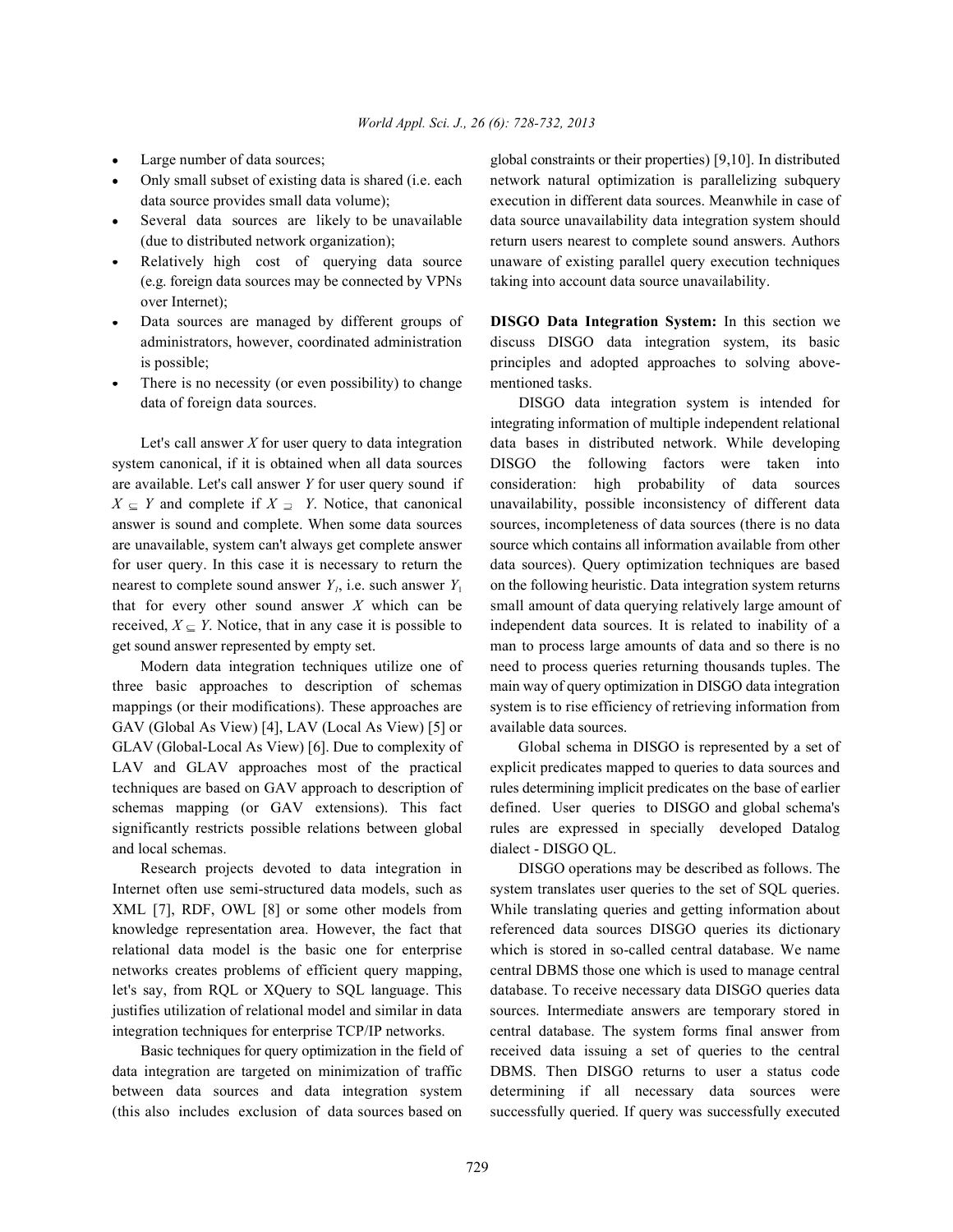the system also returns a binding table (binding table in logic programming languages is a set of query variables' values). The binding table contains values of variables which make logical statement of user query true.

DISGO employs special techniques which allow existing applications after new data sources being added to the data integration system to use their information transparently. These techniques are based on utilizing an extended Datalog version (DISGO QL) as a data model Fig. 1: PNA usage example and a query language and in particular on predicates with named arguments (PNA) suggested by authors. Global Suppose, that initially there are two types of data sources. schema and data are represented by predicates and rules First one provides information about course title, course expressed in DISGO QL. The main peculiarity of DISGO and group numbers and professor reading a lecture. QL is PNA concept. The second provides info about course and group

not only data types of predicate arguments, but also their Then it is possible to define two PNA *Lecture* in names. It allows significantly change semantic of rules *studdb* namespace having attributes *title, course, group,* defining implicit predicates. PNA can be used in global *prof* and *course, group, lect\_id, prof* respectively. schema definitions or in user programs. All PNA Also suppose that necessary mappings for these arguments (in contrast to usual Datalog predicate) are PNA to SQL queries to different DBMS are defined. In referenced by name. When such predicate is found in the this way the application has access to information tail of rule (i.e. in its right part), the system is looking in provided by both types of data sources. If later additional the namespace of the PNA for the predicates having the data source types appear (for example one type same name and providing all arguments with specified providing only required information and another names. Then the PNA is evaluated using found providing additional information about number of lectures predicates. When a PNA is used in a head of user in a course and course title), then by defining in *studdb* program rule (i.e. in its left part), it is added to the PNA namespace two additional PNA and creating necessary search space. Arguments of all explicit global schema mappings to SQL queries it is possible to make new predicates are named. information available for our application without

Besides increasing query language expressiveness modifying it. PNA significantly influence mapping creation procedures. Using PNA it is possible to determine predicates (and First of all, notice that we receive necessary flexibility in corresponding data sources) used by application in run mapping creation when using GLAV approach. When time. This allows existing applications to use data of new using GAV approach query answering algorithms are data sources even if these data sources provide additional trivial but we loose information about attributes provided information unexpected by application and new by data source, which is missed in global schema. Query applications to use all available data. answering algorithms used by GLAV and LAV Query processing in DSIGO involves following steps: approaches are more complex and they can lead to 1) building a data access plan, 2) data access plan incomplete answers even when all data sources are optimization, 3) building a query execution plan based on available [5]. This is why suggested techniques use the data access plan, 4) executing query according to the extended GAV approach based on PNA. The approach query execution plan. Internally query is represented as allows to process queries efficiently and to return expression in relational algebra (RA) dialect. complete answers when all referenced data sources are Data access plan is a list of data sources and SQL available. queries to these data sources, used in definitions of

Suppose, an application selects data about lectures read optimization step queries to the same data sources in by university staff using PNA *Lecture* with arguments different subqueries can be merged. Statistical estimation *course, group, prof* defined in *studdb* namespace. is used to determine advisability of the transformation.



In DISGO OL predicate structure description defines numbers, lecture internal identifier and professor.

Consider the following scenario of using PNA (Fig.1). explicit predicates in user query. During data access plan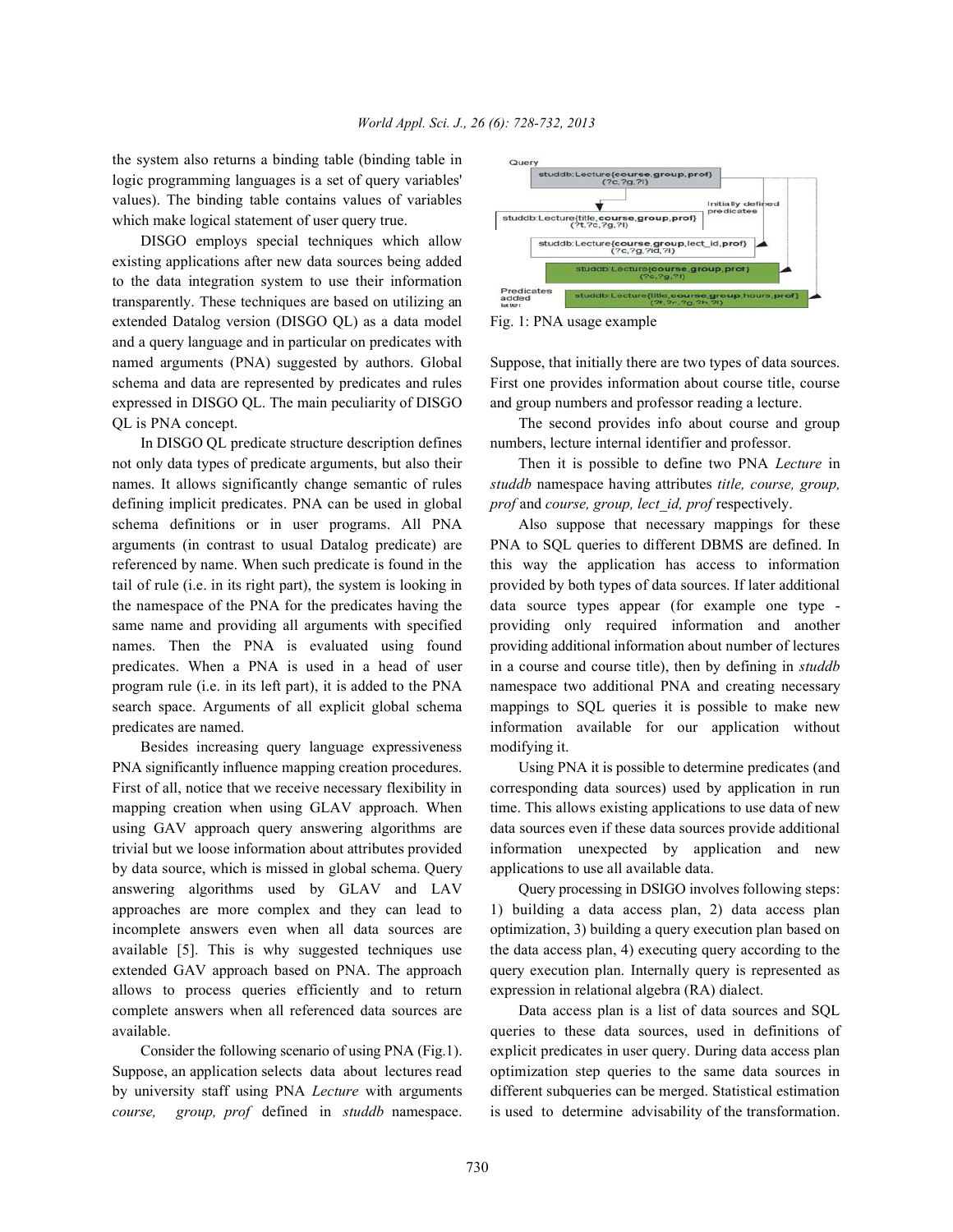relational calculus programs execution and local data sources administrators, exclude their automatic transformation operations is constructed. To execute generation and make them more robust. these operations concurrently we introduce an *operation* During performance tests DISGO was compared to *group* term. **data integration** subsystem of a popular commercial

transformation operations which is to be executed for tests showed rather good DISGO efficiency. In local getting answer for subquery of processed RA expression, network DISGO performance was higher on 30% when such that all operations in the group can be executed query answer size was not too large  $\ll$ =3000 tuples). concurrently. Each operation group has a fault tolerance When query answer size was less then 5000 tuples DISGO attribute, which determines the maximum number of errors showed comparable performance. It should be noted that detected in this operation group which is not fatal for most of human-processed answers (for example, Web getting incomplete answer. store search results) contains 1000 records or less. (The

These dependencies determine the order of operations based communication protocol. Translation of answers execution. They are formed on the base of query's from binary form to XML created high load on server operation tree, common data access operations and CPU). In distributed environment DISGO could recursive predicates defined in user query. During query receive incomplete answers when at least one way of execution number of errors in each operation group is query processing existed. Query processing speed monitored. When this number is more than fault tolerance increased with growing number of inaccessible data of the group, the group is marked as faulted and number sources. Commercial solution couldn't work in such of errors in depended operation groups is increased. All conditions. operation groups on which the faulted (but no other non- In distributed network when data sources provide faulted) group depends are also marked as faulted, relatively small volume of information main delays during because their further execution is unjustified. query processing were network delays (but not network

operation groups allows parallel execution of independent Query parallelism allows decrease total delay during operations and processing errors arising during information retrieval. This is why robust parallel query information retrieval. This technique also allows determine processing techniques are important. and eliminate unjustified operations. E.g. operations corresponding to processing the right part of *JOIN* **CONCLUSION** operation can be eliminated when it is impossible to get any data for relations in the left part. The paper describes DISGO data integration system

solutions are the following. When using PNA 3-level of independent data bases distributed in corporate or scheme is formed: used  $PNA \Rightarrow$  defined  $PNA \Rightarrow$  queries inter-corporate network. The main results discussed in to data sources. This allows combine GAV simplicity this paper are the following. when defining and processing mappings meanwhile Firstly, DISGO allows quickly create middleware for creating rather complex mappings which otherwise can be integrating data bases with possibility of system all data source incomplete and equal in rights. DISGO in connected data sources. Fast speed of middleware contrast to other data integration systems working with creation is accounted for DISGO query language incomplete data sources [9,10,11] doesn't use global utilization and provided query optimization and constraints. All variables values making query predicate processing techniques which include native error true are allowable and can not exclude each other. In processing support. Scalability is achieved by PNA contrast to Xiao system [8] and Piazza system [7] DISGO utilization. While adding new data sources all schema is a system with central organization which is more mappings are set in data dictionary transparently for appropriate in corporate network. Such organization and applications.

On base of data access plan a set of data retrieval, flexible rights system allows delegate mapping creation to

An operation group is a set of data retrieval and DBMS in local and distributed network. Results of the Dependencies are formed between operation groups. dependency on answer size is mostly related to XML-

Suggested techniques of determining and executing speed limitations) and delays introduced by DBMS.

DISGO advantages in comparison with existing providing means of creating middleware integrating a set

expressed only using GLAV approach. DISGO considers scalability with respect to the growing number of